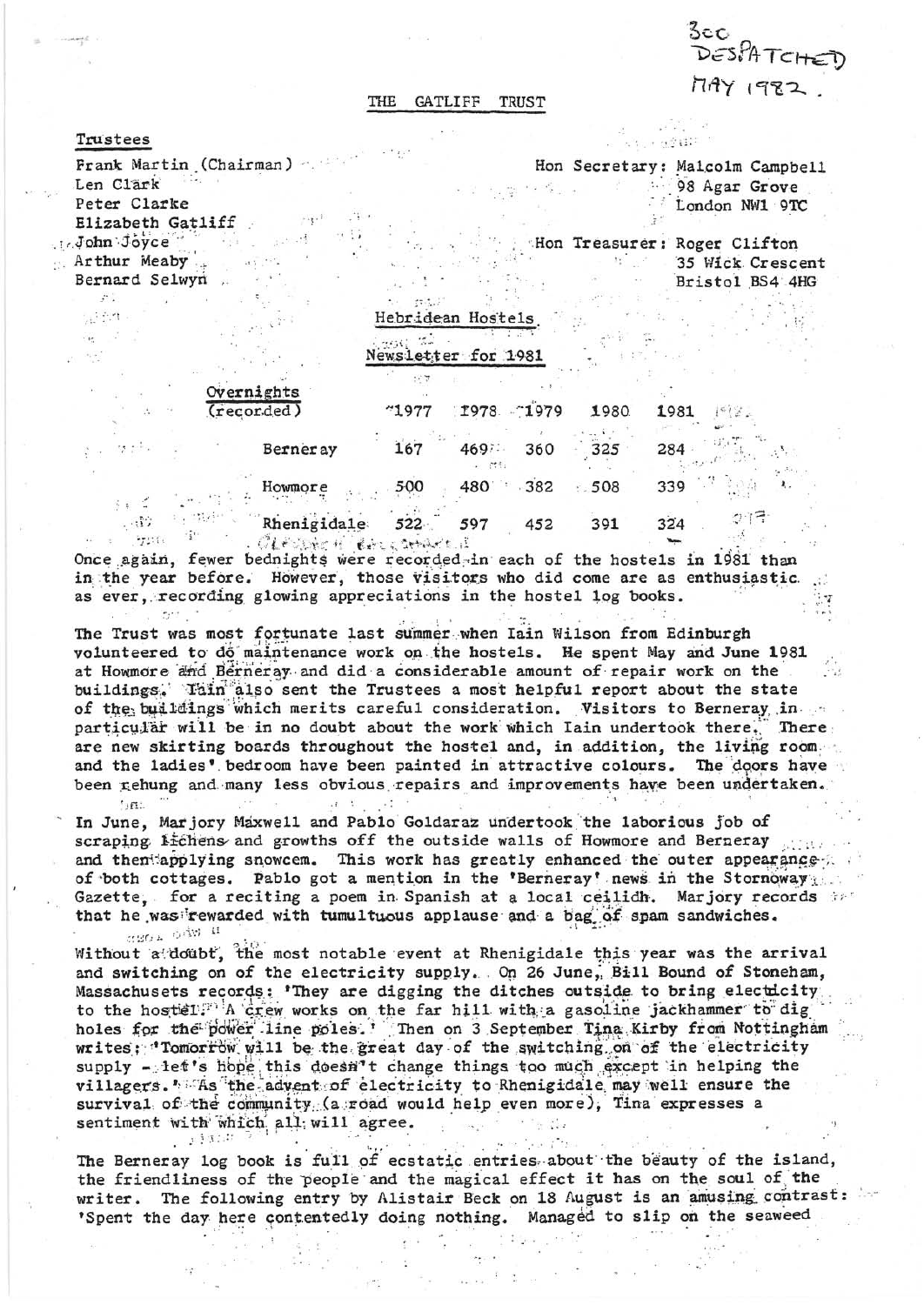while emptying the elsan and covered myself in brown goo. Ah the simple pleasures of the countryside!'  $\label{eq:1} \underbrace{P\in\mathbb{R}}\left[\underbrace{P_1}_{\text{invariant}}\right]_{\text{inert}}$ 

. . . . . . . . . . . <u>.</u>

Simon Griffiths, in a more sober vein, considers what he regards as 'the purple passages' written by 'sentimentalists' in the three hostel log books and goes on to say?" Occasionally someone gives a sociological analysis of the islands debating the decline of crofting, the effect of the military upon the island communities and culture and upon the role of the lairds, generally contending that the landowners are the malign incarnations of all the qualities that are despicable in human nature. If the sentimentalists were to read these articles perhaps they might put the Uists in their perspective. For the islanders and their themselves, these islands are just as much part of the real world as the visitors regard their far off homes. The islanders do not regard the Outer Hebrides as perfect so it is surely naive to write about the islands as if they were Nirvana, Utopia, the Garden of Eden, etc.'

 $\frac{2}{\sqrt{2}}$ But not all the log entries are extremes of sentiment or harsh realism. There are numerous and fascinating accounts of birds and flowers, rocks and shells, walks and people, ceilidhs and dances. As Gareth Lovett Jenes says in the Howmore book: 'A very good idea this book, reading it you meet the people who have stayed here before you. The silent room fills with their voices and inklings of their personalities - some recording the events of the day, some giving us wise<br>advice about walking on mountains or in bogs, some meditating on the place, some arguing with the attitudes of their predecessors.'

In 1981 the visitors to Howmore seemed to be the most prolific from a literary viewpoint. A non paying guest of character who resided at Howmore throughout the season and who is referred to frequently is a ginger cat. Marjory Maxwell. writes: 'We befriended the dreaded Ginger Cat and named him Fergus. He is adept at opening milk cartons and apparently will eat anything. ' Pablo adds, 'The best 

Rarer fauna and flora are noted by various people. Billy and Frances Adam and family record seeing in particular, two eagles, five red necked phalaropes and arctic skuas. Robin Payne records finding clover, ragwort tormentil, bog and asphodel; knapweed, sundews, butterworts, marsh penywort, marsh cinquefoil and "vetches. He also writes, 'For anybody interested in lichens the ruins of the "church/monastery/college are obviously very good."

One enthusiastic naturalist claims to have found a wolf's skull on the shore. S. Ryan squashes that discovery: '(We) would like to inform the person who found a wolf's head on the west side that we saw a colony of large tortoises on the east, in addition to the polar bear...  $t = \frac{t + 1}{2}$ 

On the serious historical front John Lamont at Howmore quotes fairly lengthy. extracts from Prebbles book about the Clearances, referring in particular to the cruel evictions and resistance to them at Sollas in North Uist. He goes on: 'On the South Uist Clearances in 1848 Catherine MacPhee says, 'Many a thing I have seen in my days and in my generation. I saw the women put the children into the carts and take them to Iochdar and Benbecula. Men bound hand and foot looked on mad helpless without a hand to help them. I saw the big strong men, stalwarts of the world, tied up on the quay at Lochboisdale and led into the ship like cattle. God and He only knows the wicked work of those men on that day. "I was a said

 $\label{eq:12} \begin{array}{cccccccccc} \mathbf{u} & \cdots & \mathbf{u} & \mathbf{f} & \cdots & \mathbf{g}^{\mathrm{H}} & \cdots & \mathbf{g}^{\mathrm{H}} \end{array}$ 

.<br>TOG-Tr : Y-J.120

 $\omega_{0}^{(1)}$  ,  $\omega_{0}^{(1)}$  ,  $\omega_{0}^{(1)}$ 

**F. E. H. Free an**  $\alpha$  , we have

14.<sup>2</sup>

## $\mathcal{F} = \text{Tr}(\mathcal{F}_{\mathcal{F}})$  ,  $\mathcal{F}_{\mathcal{F}}$  ,  $\mathcal{F}_{\mathcal{F}}$  ,  $\mathcal{F}_{\mathcal{F}}$ Other remote hostels and the state of the state of the state of the state of the state of the state of the state of the state of the state of the state of the state of the state of the state of the state of the state of th

 $4.1114$ 

Peter Munn advises, 'For those who would like a comparable hostel in Wales, may I recommend Bryn Poeth Uchaf and Tyncornel. They are both lit by good. gas lamps. Simon Griffiths at Howmore: 'This hostel reminds me in particular  $\text{mps}$  . Simon principal and  $\pi$  ,  $\pi$  ,  $\pi$  ,  $\pi$  ,  $\pi$  ,  $\pi$  ,  $\pi$  ,  $\pi$  ,  $\pi$  ,  $\pi$  ,  $\pi$  ,  $\pi$  ,  $\pi$  ,  $\pi$  ,  $\pi$  ,  $\pi$  ,  $\pi$  ,  $\pi$  ,  $\pi$  ,  $\pi$  ,  $\pi$  ,  $\pi$  ,  $\pi$  ,  $\pi$  ,  $\pi$  ,  $\pi$  ,  $\pi$  ,

a formal de la componentación